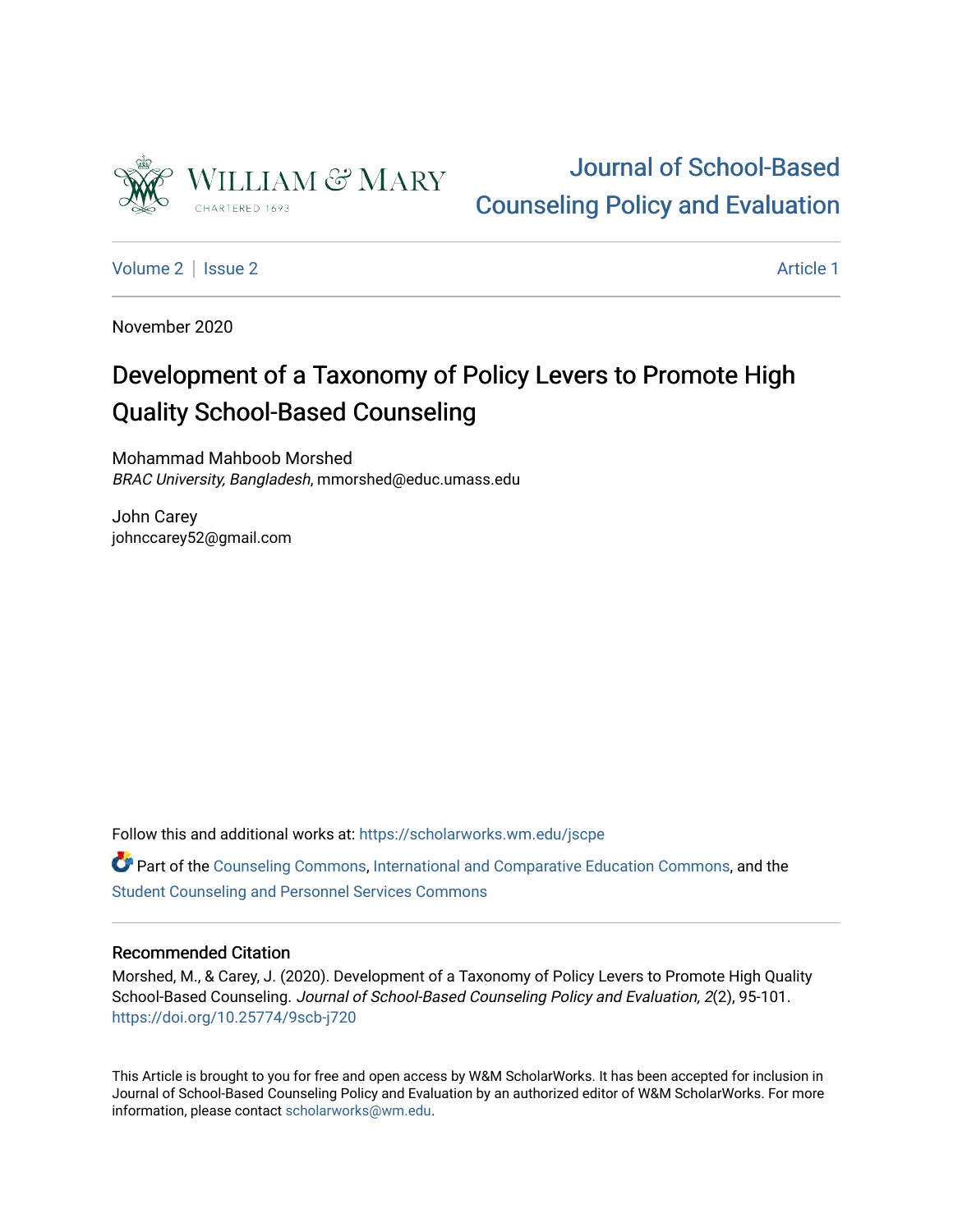# Development of a Taxonomy of Policy Levers to Promote High Quality School-Based Counseling

Mohammad Mahboob Morshed BRAC University

John C. Carey University of Massachusetts, Amherst

#### **Abstract**

There is a lack of an established framework or taxonomy in the academic literature to systematically analyze school counseling policies. This study was conducted to fill in this gap. Specifically, the researchers propose an initial taxonomy developed based on review of relevant school counseling policy documents and research. The proposed taxonomy has 21 policy levers grouped under seven policy foci covering school counselors' initial competence, continuing competence, effective school counseling practices, planning and evaluation of school counseling, distinct school counselor roles, hiring of school counselors, and the continual improvement of school counseling system. The Taxonomy is still in a developmental stage with a focus on improving its comprehensiveness through studies that identify additional policy levers from different countries. The authors also invite other academics and practitioners to conduct case studies using the taxonomy that will provide important knowledge to further improve the taxonomy.

*Keywords*: school-based counseling, taxonomy, policy, policy levers

Policy research related to school-based counseling is a developing discipline (Aluede et al., 2017). School-based counseling exists in various forms in at least 90 different countries (Harris, 2013). The form that school-based counseling takes in each country is affected by a broad range of contextual factors including the government priorities, laws, and polices (Martin, et al., 2015). Governments provide support to shape counseling in public schools because counseling is perceived to contribute to the public good by addressing national needs. Government policies also influence the practice of counseling in schools through both direct and indirect routes. Some policies shape schoolbased counseling practice through a direct focus on counseling practice itself. For example, some governments certify school-based counselors in order to assure their competence to practice. Other polices influence the practice indirectly by altering the school environment within which counseling exists. For example, educational policies in New Zealand that have strengthened building-based management by school principals have resulted in a lessened presence for counseling in schools (Crowe, 2017).

 Policy research seeks to understand the relationships between public policy and practice in order to ensure that polices are based on the highest quality information. To date, very little policy research has been conducted related to school-based counseling (Carey et al., 2017). Even in countries like the United States, which has over a 100-year history of guidance personnel and counselors in schools, very little is known about the relationships between public policy, practice, and the quality of services to students and their families (Carey & Martin, 2017). Both policy research within national contexts and cross-national comparative research are needed (Aluede et al, 2017; Martin et al., 2017).

 The purpose of the present study was to develop a working taxonomy for organizing and understanding the various policy levers that governments have used to directly influence the practice of school-based counseling. Policy levers are tools used by the government to attempt change and improvement (Bemelmans-Videc et al., 1998). Policy levers are deployed in an intended and gradual manner to attain intended educational outcomes (The Organisation for Economic Co-operation and Development [OECD], 2015, p. 29). These levers also play a crucial role in determining policy success as well as adapting and revisiting the policies. By developing a taxonomy of policy levers related to school-based counseling, we expect to facilitate both national and comparative research that identifies important factors such as (a) the strengths and limitations of the various policy approaches to improving school-based counseling, (b) the necessary conditions for effective policy implementation, (c) the conditions under which the various levers are effective, and (d) situations in which policy implementation may produce unexpected harm. In the following section, we discuss the method of developing the taxonomy.

#### **Method**

The initial draft of the *Taxonomy of Policy Levers Used to Promote High Quality School-Based Counseling* was developed by the two authors based on an analysis of the literature cataloging laws and government policies intended to promote quality school-based counseling. The authors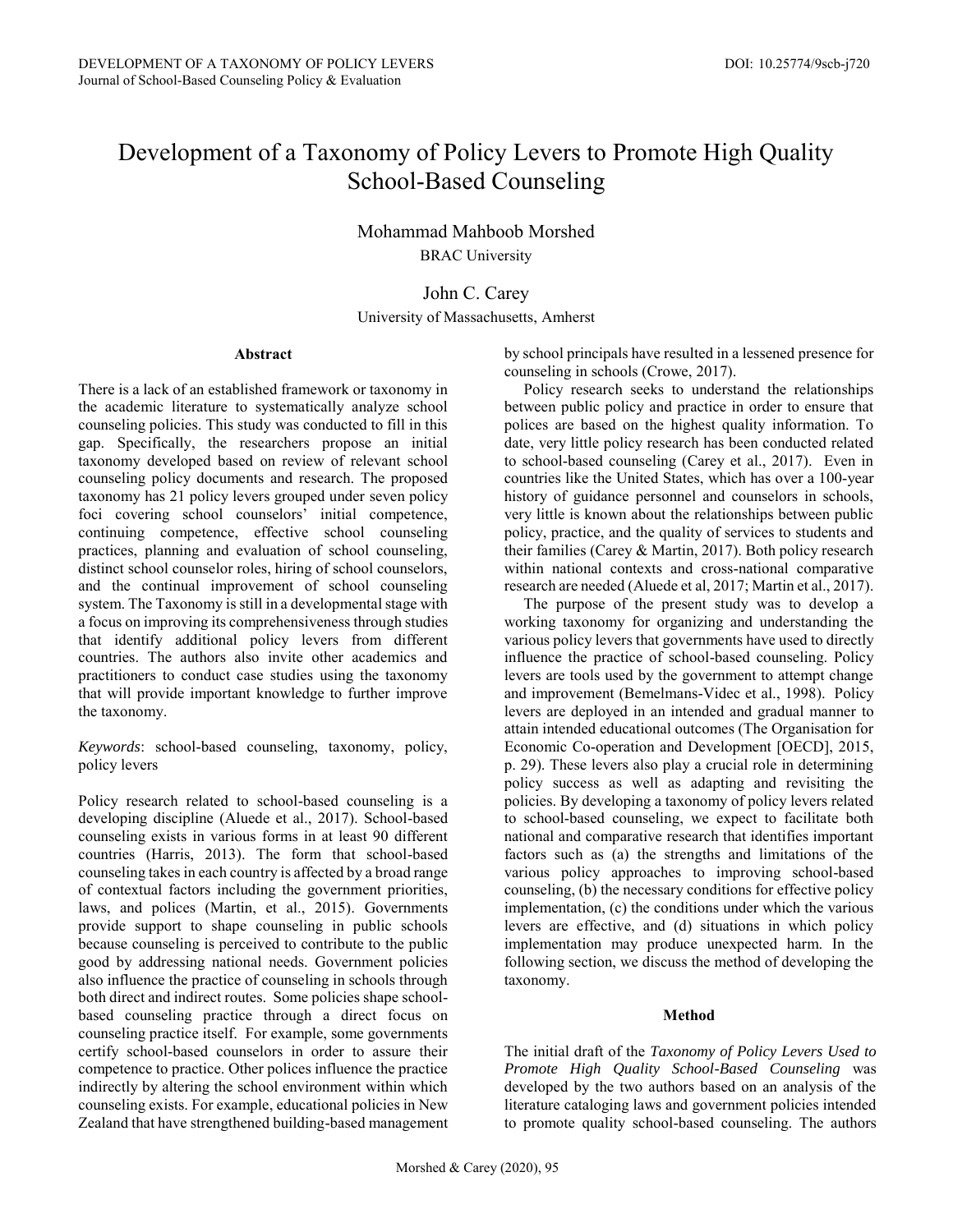employed a qualitative content analysis method (Cohen et al., 2007). Broad categories of policy approaches describing the intent of the policy were first identified using inductive coding. Then a structured deductive coding procedure was used to identify different levers within each category (Mayring, 2000). Several strategies to ensure credibility were used throughout the content analysis process. The main formative credibility strategy involved two researchers reviewing the same text and creating codes. Discussions were based on agreement or disagreement of code creation or text categorization. We resolved disagreements before moving on to the next source material. In addition, as described in a follow-up article by Aluede and colleagues (2020), we asked three colleagues from very different countries to evaluate the utility and comprehensiveness of the resulting Taxonomy in providing a description of the policy context in their country. These evaluations were used to improve the Taxonomy.

 The structure of the taxonomy was adapted from the OECD Policy Outlook (OECD, 2015). This document provides a useful framework to analyze and compare educational policies focused on enhancing student achievement across OECD countries. The OECD framework identifies policy levers for raising student outcomes by enhancing the institutional quality and system improvement through effective governance. It also provides definitions, policy options, and existing policies in OECD countries for each lever.

 To identify specific school-based counseling levers, the authors reviewed key documents on laws affecting schoolcounseling. They reviewed *A Guide to State Laws and Regulations on Professional School Counseling* (American Counseling Association, 2012) that provides an extensive description of the ways that state governments in the United States influence the practice of school-based counseling. Each state government initiative was included as a policy lever in the proposed taxonomy. For example, the guide identified that 29 states, the District of Columbia, Puerto Rico, and the Virgin Islands had established legislative mandates to provide school counseling services in public elementary and/or secondary schools (American Counseling Association, 2012, p. 71). Seventeen states also specified the counselor-student ratio in their mandate (American Counseling Association, 2012, p. 71). The focus on these mandates was included in the Taxonomy through several specific policy levers. For example, a policy lever on mandating that some school-counseling related activities are delivered in schools was included under the focus of "Promoting a distinct counselor role in schools." Two additional levers mandating that schools have counselors and mandating student-counselor ration were included under the focus on "Promoting the hiring of counselors in schools." The two authors also reviewed the general coding document for "State law and educational policies" that was developed as part of a recent study of factors affecting the development school-based counseling in 25 countries (Martin et al., 2015). This document enumerated 16 discriminable ways that law and government policy affected school-based counseling practice. Each of these 16 ways was incorporated into the Taxonomy. For example, the study identified ways such as the "Specification of a distinct job classification for Counselors in Schools," "Specification of roles and activities," and "Specification of role differentiation between teaching and counseling." The taxonomy included these ways under the focus of "Promoting a distinct counselor role in school."

 Finally, the authors reviewed 16 chapters of the *International Handbook for Policy Research on School-Based Counseling* (Carey et al., 2017) that included summaries of laws and government policies affecting school-based counseling in 31 countries, including Argentina, Australia, Botswana, Brazil, Canada, Chile, Costa Rica, Bangladesh, Egypt, Guatemala, Honduras, Hong Kong, India, Iran, Israel, Japan, Kenya, Malaysia, Malta, New Zealand, Nigeria, Panama, South Africa, South Korea, Tanzania, Turkey, Uganda, the United Kingdom, the United States, Venezuela, and Zimbabwe. Relevant laws and government policies were incorporated into the Taxonomy. For example, Köse (2017) noted that the Turkish Higher Education Council has mandated a uniform curriculum for all school counseling training programs across the country and developed a system for monitoring compliance. This program was an example of an attempt to "Assure the initial competence of school-based counselors" through the implementation of a system of accrediting/approving university-based counselor training programs based upon their demonstration of delivery of state-required courses. All the literature that were used as source documents are listed after the reference section.

# **The Resulting Taxonomy**

Table 1 contains the Taxonomy of Policy Levers. The first column indicates the focus of the Policy Lever. The second column lists the actual Levers. Each of these dimensions are described below, followed by applications for school-based counselors.

#### **A. Assuring the Initial Competence of School-Based Counselors**

Governments have three policy levers available to assure the initial competence of school-based counselors: (a) licensing/certifying school-based counselors, (b) accrediting counselor training programs, and (c) providing funding to improve the quality of school counselor training programs.

 **Counselor licensure***.* In order to be able to license or certify school-based counselors the state must institute a process to evaluate fitness of candidates. This process requires the development of standards for competence. These standards may be expressed in terms of as either courses that the licensure candidate has completed or competencies that they have developed during their training. Governments may choose to develop their own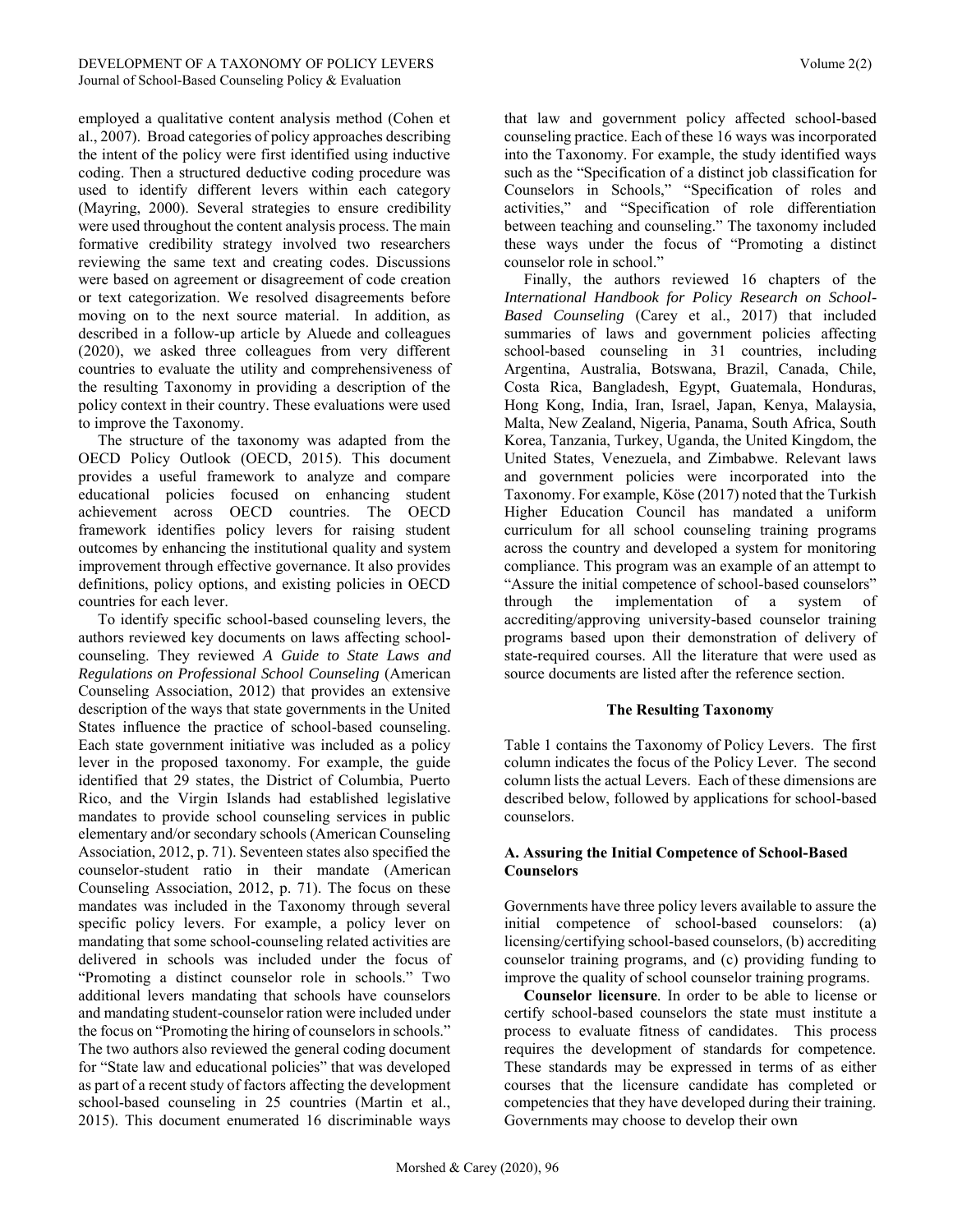| <b>Focus</b>                                                                                          | <b>Policy Lever</b>                                                                                                                                                                                                                                                                                                                                                                                                          |
|-------------------------------------------------------------------------------------------------------|------------------------------------------------------------------------------------------------------------------------------------------------------------------------------------------------------------------------------------------------------------------------------------------------------------------------------------------------------------------------------------------------------------------------------|
| A. Assuring the initial competence of school-<br>based counselors                                     | A.1. Licensing/certifying school-based counselors<br>A.2. Accrediting school counselor training programs<br>A.3. Providing funding to improve the quality of school counselor training<br>programs                                                                                                                                                                                                                           |
| B. Assuring the continuing competence of school<br>counselors                                         | B.1. Requiring professional development for relicensing<br>B.2. Providing support for professional development education for school<br>counselors<br>B.3. Requiring periodic personnel evaluation of school counselors                                                                                                                                                                                                       |
| C. Promoting the use of effective school<br>counseling practices                                      | C.1. Advocating for best practices<br>C.2. Developing and disseminating resources to support effective<br>practice                                                                                                                                                                                                                                                                                                           |
| D. Ensuring that school counseling activities are<br>planned organized and evaluated well in schools. | D.1. Developing or adopting a model for school counseling practice                                                                                                                                                                                                                                                                                                                                                           |
| E. Promoting a distinct school counselor role in<br>schools.                                          | E.1. Developing a distinct job classification and description for school-<br>based counselors<br>E.2. Developing or adopting a role statement for school-based<br>counselors<br>E.3. Mandating that some school counseling-related activities are<br>delivered in schools                                                                                                                                                    |
| F. Promoting the hiring school counselors in<br>schools                                               | F.1. Suggesting that schools have counselors<br>F.2. Mandating that schools have counselors<br>F.3. Requiring that only qualified counselors be employed in schools<br>F.4. Suggesting appropriate student to counselor staffing ratio<br>F.5. Mandating appropriate student to counselor staffing ratio<br>F.6. Funding school counseling positions in schools<br>F.7. Hiring school counselors and placing them in schools |
| G. Ensuing that the country's school counseling<br>system continuously improves                       | G.1. Leading periodic statewide evaluation of the school counseling<br>system<br>G.2. Promoting local evaluation of School counseling programs and<br>activities                                                                                                                                                                                                                                                             |

**Table 1 Taxonomy of Policy Levers Used to Promote High Quality School-Based Counseling**

standards, adopt the standards of professional school-based counseling professional organizations, or collaborate with these organizations in the development of standards. In any case, it is important that the standards for practice align with the actual work of school-based counselors and reflect best practices.

 A process to evaluate the fitness of candidates also requires that the government develops a process to review licensure/certification candidates to determine their competence. Depending on how the standards are expressed and available government resources, this process may involve a review of credentials, a review of actual examples of work, or completion of a written examination. Any evaluation process, like any "selection" tool, needs to be reliable and valid.

 **Program accreditation***.* As an alternative to the licensure/certification of individual counselors, governments may opt to set up an accrediting system for the programs (typically university-based) that prepare schoolbased counselors. Accrediting school counselor training programs also require that governments have developed or adopted standards and criteria for high-quality training programs. In addition, governments need to implement a system to periodically review the training programs. This system may include a paper review and/or site visit.

 **Funding training program improvement.** The third policy lever for assuring the competence of counselors is providing funding to improve the quality of school counselor training programs. Compared to previous policy levers mentioned earlier, the state or country has less direct involvement in counseling program design or assessment,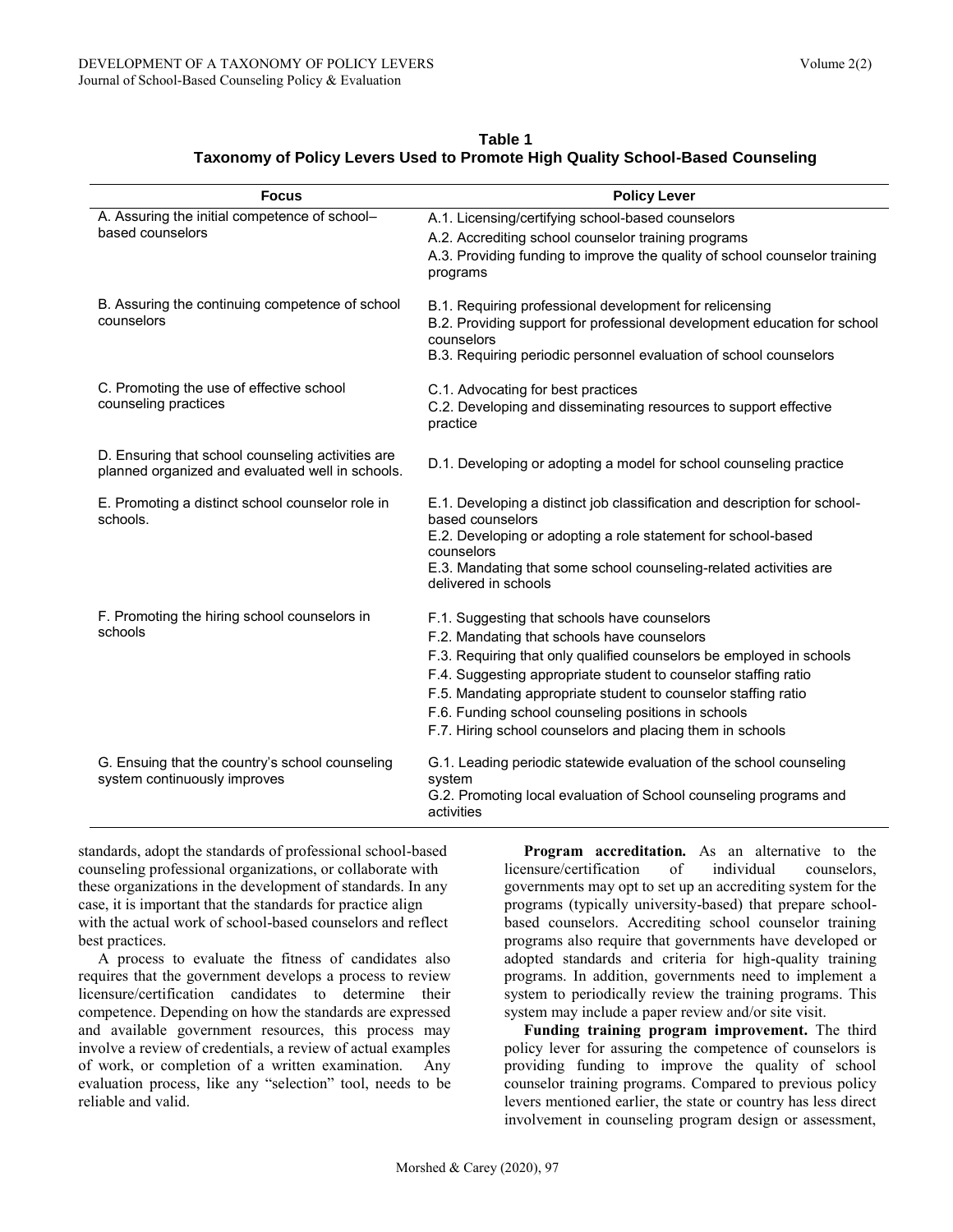and rather it may coordinate the process for determining counseling needs and allocate supports accordingly.

# **B. Assuring the Continuing Competence of School-Based Counselors**

Governments have three policy levers available to ensure that the school-counselors continue to develop further: (a) requiring professional development for relicensing, (b) providing support for professional development education for school counselors, and (c) requiring periodic personnel evaluation of school counselors.

 **Professional development for relicensing***.* State or government entities may require that counselors must take professional development courses or programs for relicensing. State or government representatives may evaluate the documents or credentials testifying that counselors have completed required professional development.

 **Providing support.** Instead of just reviewing the credentials, state or government administrators may decide to actively provide support for professional development. They have several options that they can employ as standalone initiative or choose more than one options. For example, states may identify the need for professional development through a need assessment or qualified professional development providers and contact or approve them to provide such service. States can also decide to evaluate the professional development programs to ensure quality delivery of the programs.

 **Periodic personnel evaluation.** Under this policy lever, relevant state organizations may either coordinate the personnel evaluation system or they may monitor existing personnel evaluation systems of school-based counselors. They may also choose to do both.

# **C. Promoting the use of Effective School Counseling Practice**

Two possible levers can be used to promote the use of effective school counseling practices: (a) Advocating for best practices, and (b) Developing and disseminating resources to support effective practice. It is to be noted that the assumption underlying these levers is that effective or best practices are already known through research, practice, experience, or any other means and the role of these levers is to help promote these practices.

 **Advocating for best practices***.* If states or governments decide to enact this lever, they would most likely identify what the best practices are and encourage schools to adopt the practices.

 **Developing and disseminating resources.** Besides identifying and encouraging best practices, states may identify the materials and resources needed for implementing the practice. They may also support schools to access or develop the required materials and resources.

# **D. Ensuring that School Counseling Activities are Planned, Organized and Evaluated Well in Schools**

States or governments can develop or adopt a model for school counseling practice as a potential policy lever to ensure planned, organized, and well-evaluated school counseling activities.

 **Developing or adopting a model.** In addition to developing the model, states may take a range of actions to promote its implementation. They may encourage or require schools to implement the model. States may also provide materials and resources to support model implementation. To further promote its implementation, states may provide professional development training and even monitor the model implementation. States developing or adopting the model provide a common framework for practice and evaluation and thus ensure consistency of the counseling implementation. It also makes the counseling activities more comparable across different schools, increases the quality and willingness of implementing counseling services, and enhances feedback and accountability for further improvement.

### **E. Promoting a Distinct School Counselor Role in Schools**

There are three possible levers that the government can use to promote a distinct school counselor role schools: (a) developing a distinct job classification and description for school-based counselors, (b) developing or adopting a role statement for school-based counselors, and (c) mandating that school counseling-related activities are delivered in schools.

 **Developing a distinct job classification and description**. Using this policy lever, states draw a clear line between teaching and counseling and creates a clear role description for counseling. The hypothetical strength of this lever is that it provides clarity of role, thus leaving no or little chance of confusion. It also helps establish a common framework for teaching and school counselor roles in schools throughout the state. School counselor role becomes easily comparable as well. On the other side, hiring a fully trained and competent counselor may require more monetary and human resources commitments. It also presupposes the existence of well-developed professional school counselor preparation program that many countries lack. If counselors have a different reporting authority other than schools, it should be clearly stated in order to prevent authority and reporting confusion between counselors and schools. It also requires a high level of coordination between the state and the school to ensure counselors can smoothly operate in school and deliver their services.

**Developing or adopting a role statement.** State representatives can also identify the duties and activities associated with the school counselor role. Like the previous lever, this approach provides some clarity and makes the counselor role more standardized. However, if there is no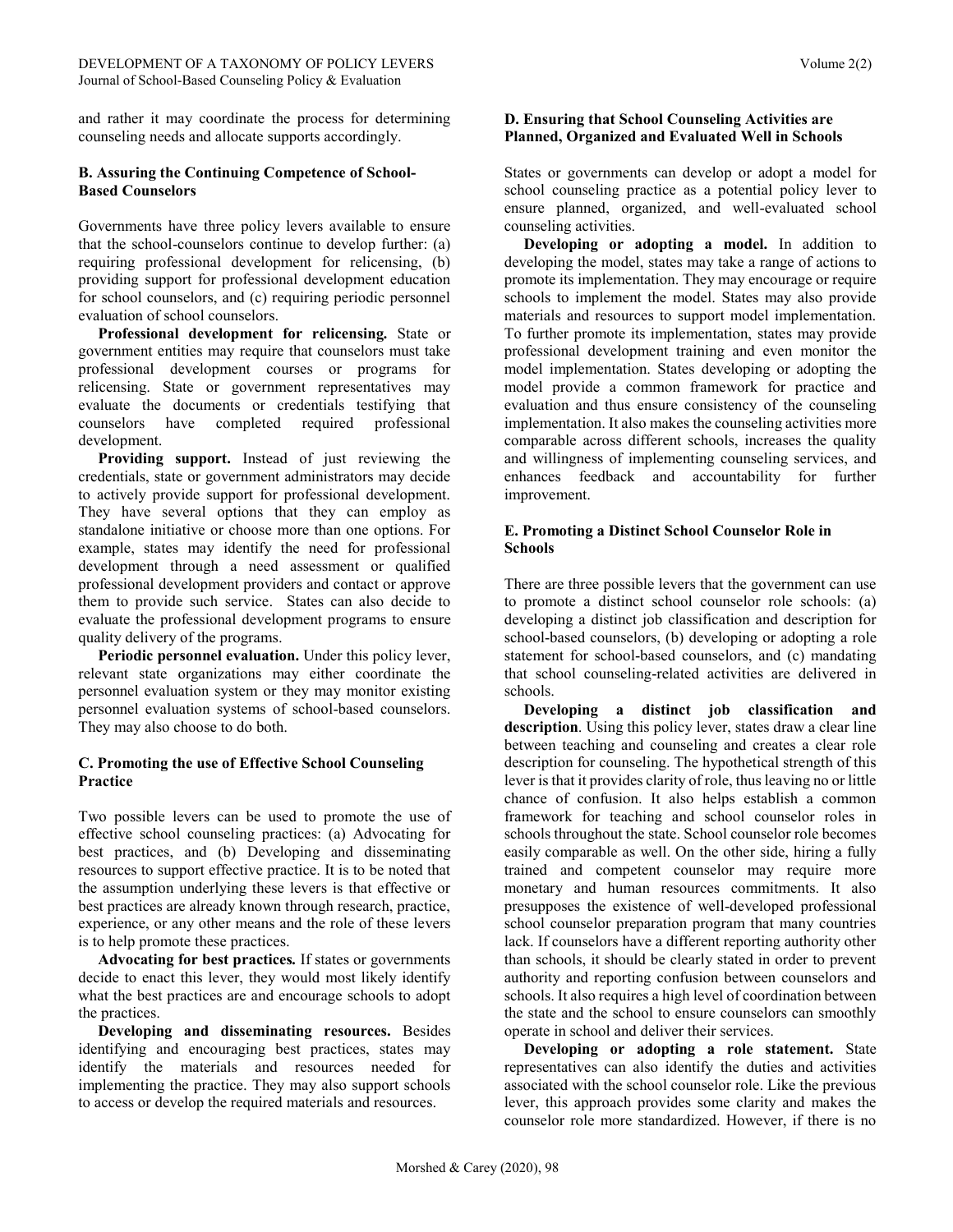state compliance system to monitor the implementation of the role statement, it may not actually be implemented in schools.

 **Mandating delivery of some school counseling-related activities***.* States may mandate that school counselingrelated activities will be delivered in schools, and they may also monitor compliance. The potential strength of this lever is that it ensures that schools comply with the state mandate.

#### **F. Promoting the Hiring of School Counselors in Schools**

There are several policy levers to promote hiring of school counselors in schools: (a) suggesting that schools have counselors, (b) mandating that schools have counselors, (c) requiring that only qualified counselors be employed in schools, (d) suggesting appropriate student to counselor staffing ratio, (e) mandating appropriate student to counselor staffing ratio, (f) funding school counseling positions in schools, and (g) hiring school counselors and placing them in schools.

 **Suggesting that schools have counselors.** States can suggest that schools should have counselors. States can also monitor whether schools are complying with the suggestion. Monitoring compliance with the suggestion will require the states to invest some resources necessary for monitoring. However, if schools have to pay for the counselors, a mere suggestion may not necessarily lead to the hiring of school counselors.

 **Mandating that schools have counselors.** States can mandate that schools must have counselors and monitor compliance. A mandate would ensure schools have counselors, but unless coupled with other levers, it may not ensure that the counselors are competent.

 **Requiring employment of only qualified school counselors**. Another related policy lever at the government's disposal is requiring the schools to employ only qualified school counselors. States may define and set criteria for qualified counselors and monitor whether schools are employing counselors according to the criteria. This lever would make it easier to develop a distinct professional role for school counselors. A standard would further mean the qualifications are comparable across the.

 **Suggesting student to counselor ratio.** States can suggest a ratio for student to counselor and monitor compliance. This lever would help ensure that counselors are able to enact their roles. However, given the voluntary nature of the lever, it is likely that the schools that need counselors most may be less able to comply with the state's suggestions.

 **Mandating student to counselor ratio.** States can set a clear guideline on student to counselor ratios and strictly monitor whether schools are complying with this. A mandate would ensure schools have sufficient counselors according to state's expectation and set criteria. If this mandate is not funded by the state, schools will also need to find ways to pay counselors.

 **Funding school counseling positions.** Another policy lever at states' disposal is funding school counseling positions. Schools are still able to control the hiring process themselves while the funds to pay for and support the counselors come directly from the state.

 **Hiring counselors and placing them in schools.** The final option for states is to hire the school counselors centrally and place them in schools. This lever requires a very direct, centralized, and authoritative engagement of the state. This lever ensures that all schools have counselors, however, it may create problems due to confused reporting lines and accountability.

#### **G. Ensuring That the Country's School Counseling System Continuously Improves**

In order to ensure the country's counseling system continuously improve, states can lead a centralized periodic statewide evaluation of the school counseling system and/or build the local capacity of school counselors to evaluate their own work and share the results of their evaluations.

 **Leading statewide periodic evaluation.** States may conduct periodic statewide evaluations of their school counseling system to understand the status of counseling and initiate systemic improvement. The state education agency itself may conduct the evaluation or may contract with professional evaluators. Based on the evaluation, states may disseminate the results and provide feedback to stakeholders on the needed improvements. This lever ensures regular evaluation, feedback, and a learning mechanism needed for continuous systemic improvement. On the other side, it may give more power to the hand of the state depending on how the state uses the evaluation data and what implications they might have on the schools.

 **Building local evaluation capacity.** As an alternative, states may choose to help build the capacity of counselors to evaluate their work. States can provide evaluation training that will enable counselors to either perform their own evaluations or contract or coordinate with professional evaluations. This lever has the advantage of ensuring that useful, actionable evaluation results are available at the local level. However, it requires an investment in professional development for counselors in evaluation.

#### **Discussion**

The *Taxonomy of Policy Levers Used to Promote High Quality School-Based Counseling* developed through a content analysis is an important first step in comparative policy research. It provides a description of the foci of policy levers and a list of levers that have been implemented in different national contexts. In addition, we have included some preliminary speculation on the potential strengths and limitations of each lever.

 Research is needed to determine whether the Taxonomy is comprehensive and to identify the strengths and limitations of the various policy approaches to improving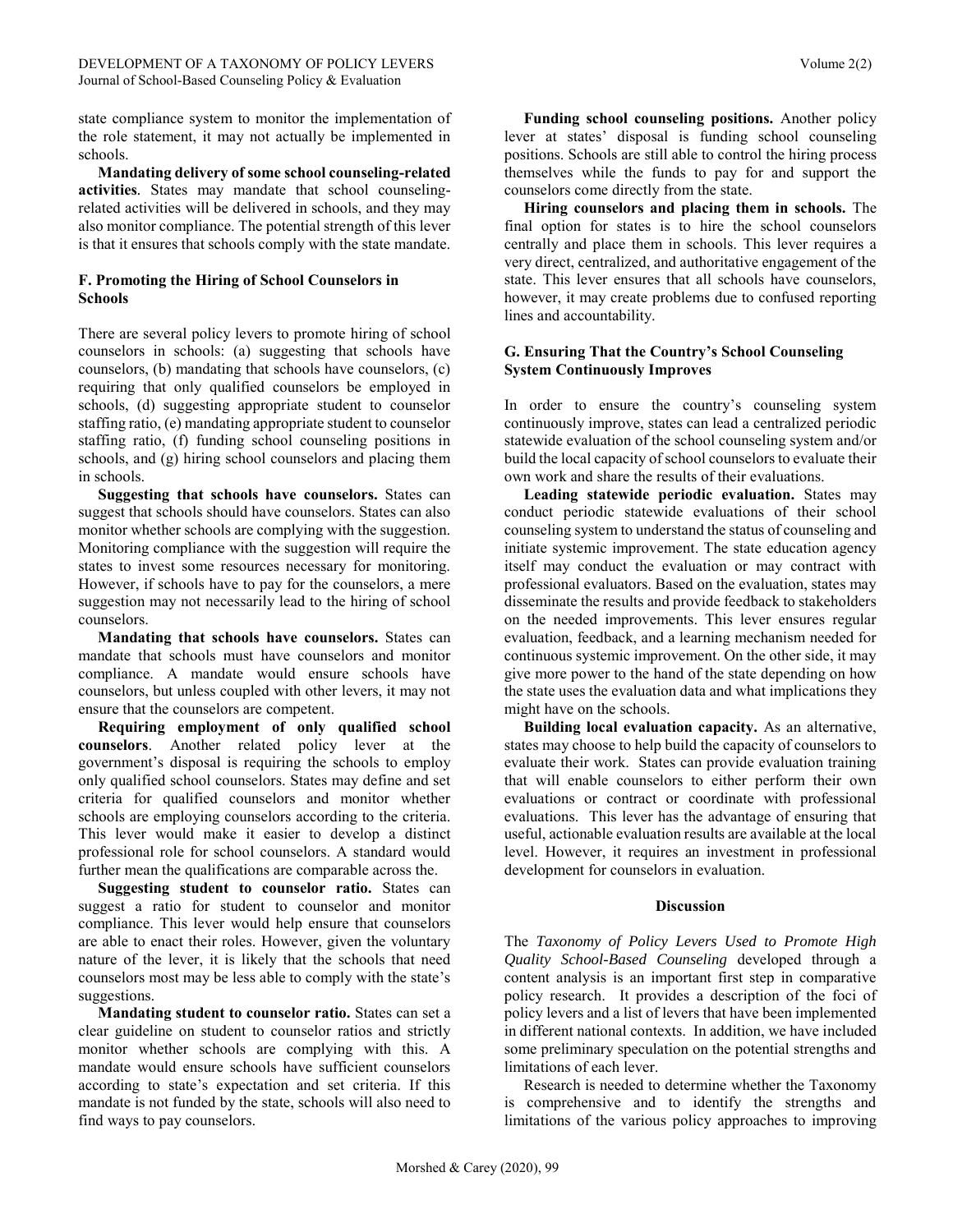school-based counseling. Further research may also help to identify the necessary conditions for effective implementation of the policy levers and the potential unintended negative consequences associated with the implementation of each lever across contexts. Once validated, the Taxonomy will be a useful guide for both comparative policy research and policy advocacy based on this research.

 At present, policy advocacy and development are hampered by a lack of research that identifies effective approaches and by a lack of evaluation information that identifies effective strategies for implementing approaches. In addition, the generalizability of knowledge about effective policy is hindered by a lack of research and evaluation of the adaptation of policies across contexts. A common vocabulary describing policy levers is needed to enable these types of investigations, so that policy developers in government and policy advocates in professional associations and nongovernment agencies will be able to base their work on sound and effective information.

 At present, the Taxonomy is still in a developmental stage with a focus on improving its comprehensiveness through studies that identify additional policy levers from countries and contexts. Having a Taxonomy that facilitates policy development, policy advocacy, and comparative policy research will be a major step forward for the field of school-based counseling policy studies.

#### **Author Note**

Mohammad Mahboob Morshed, BRAC Institute of Educational Development, BRAC University, Dhaka, Bangladesh. John C. Carey, Ronald H. Fredrickson Center for School Counseling Outcome Research and Evaluation (CSCORE), University of Massachusetts, Amherst. Correspondence concerning this article should be addressed to Mohammad Mahboob Morshed, BRAC Institute of Educational Development, BRAC University, Dhaka, Bangladesh (email: mahboob.morshed@bracu.ac.bd)

# **References**

References marked with an asterisk indicate studies used as source documents.

- Aluede, O., Brady, B., Jin, Y., Morshed, M. M., & Carey, J. (2020). Development of a taxonomy of policy levers to promote high quality school-based counseling: An initial test of its utility and comprehensiveness. *Journal of School-Based Counseling Policy and Evaluation, 2(2), 102-112.* <https://doi.org/10.25774/a23t-2245>
- Aluede, O., Carey, J. C., Harris, B., & Lee, S. M. (2017). Present status and future directions for policy-research and evaluation in school-based counseling. In J. C. Carey, B. Harris, S. M. Lee, & O. Aluede (Eds.), *International handbook for policy research in schoolbased counseling* (pp. 503-520). Springer.
- \*Aluede, O., Iyamu, F., Adubale, A., & Oramah., E.U. (2017). Policy, Capacity Building and School-based Counselling in Nigeria. In J.C. Carey, B. Harris, S.M. Lee, & O. Aluede (Eds.), *International handbook for policy research in school-based counseling* (pp. 239- 253). Springer.
- \*Amat, M. I., Suhaila, K., & Shafie, A. A. (2017). School-Based Counseling in Malaysia as Southeast Asia Country. In J. C. Carey, B. Harris, S. M. Lee, & O. Aluede (Eds.), *International handbook for policy research in school-based counseling* (pp. 341-352). Springer.
- \*American Counseling Association. (2012). *A guide to state laws and regulations on professional school counseling*. American Counseling Association.
- Bemelmans-Videc M. L., Rist R. C., & Vedung E. (1998) *Carrots, sticks and sermons: Policy instruments and their evaluation* (5th ed). Transaction Publishers.
- \*Campbell, M. (2017). Policy, Policy Research on School-Based Counseling in Australia. In J. C. Carey, B. Harris, S. M. Lee, & O. Aluede (Eds.), *International handbook for policy research in school-based counseling* (pp. 427- 436). Springer.
- Carey, J. C., Harris, B., Lee, S. M. & Aluede, O. (Eds.) (2017). *International handbook for policy research in school-based counseling.* Springer.
- \*Carey, J. C., & Martin, I. (2017). Policy Research on School-Based Counseling in the United States: Establishing a Policy Research Agenda. In J. C. Carey, B. Harris, S. M. Lee, & O. Aluede (Eds.), *International handbook for policy research in school-based counseling* (pp. 399-415). Springer.
- \*Cauchi, M., Falzon, R., Micallef, P., & Sammut, M. (2017). policy, research and the development of school counselling in Malta: Lessons learnt in a small island community. In J. C. Carey, B. Harris, S. M. Lee, & O. Aluede (Eds.), *International handbook for policy research in school-based counseling* (pp. 365-381). Springer.
- Cohen, L., Manion, L., & Morrison, K. (2007). *Research methods in education* (6th ed.). Routledge.
- \*Crowe, A. (2017). Policy, policy research in Aoetearoa New Zealand. In J.C . Carey, B. Harris, S. M. Lee, & O. Aluede (Eds.), *International handbook for policy research in school-based counseling* (pp. 437-455). Springer.
- \*Davy Vera, G. D., Jiménez, D., & Barreto, A. (2017). Contemporary public policy on school-based guidance and counseling in Venezuela, Costa Rica, and other Latin American Countries. In J. C. Carey, B. Harris, S. M. Lee, & O. Aluede (Eds.), *International handbook for policy research in school-based counseling* (pp. 473- 483). Springer.